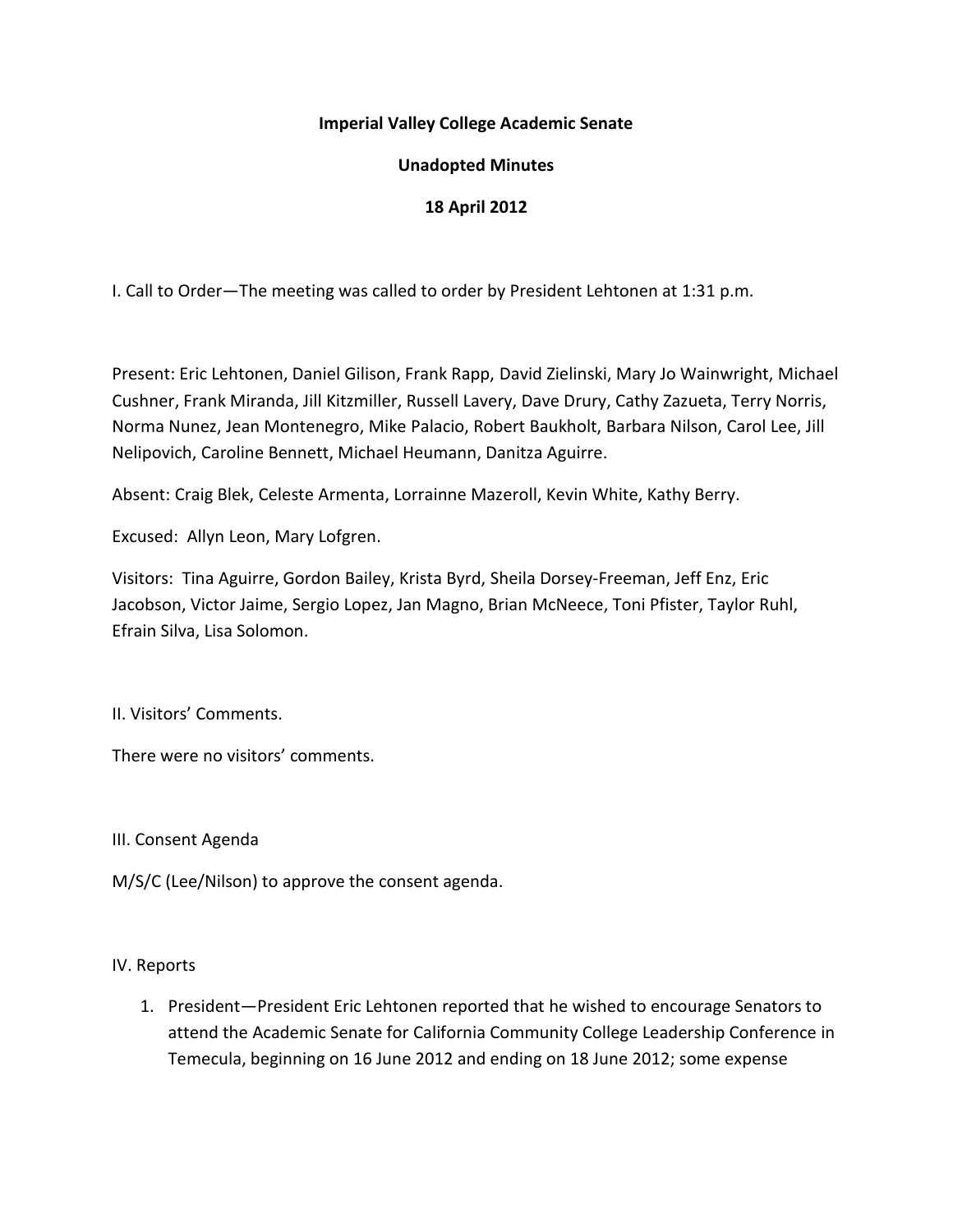compensation would be possible for one Senator. Barbara Nilson, Robert Baukholt, and Jill Nelipovich volunteered.

President Lehtonen further reported that he wished to encourage Senators or other appropriate faculty or staff to attend the Academic Senate for California Community College Curriculum Conference to be held in San Francisco, beginning 12 July 2012 and ending 14 July 2012; some compensation would be possible for two attendees. Dixie Krimm and Carol Hegarty were selected as attendees.

- 2. Past-President—There was no Past-President report.
- 3. Treasurer—Treasurer Jill Nelipovich reported that the Senate budget balance stood at \$3,497.46 and that the balance would be reduced to approximately \$2,900.00 with reimbursed costs for attendance at the Spring Plenary session.
- 4. Associated Student Government—There was no Associated Student Government report.
- 5. Part-Time—there was no Part-Time Senator's report.
- 6. Curriculum—Senator Carol Lee reported that the Curriculum Committee meeting scheduled for 19 April 2012 had been rescheduled for 26 April 2012.
- 7. Continuous Accreditation Readiness Team—Dean of Arts and Letters Brian McNeece reported that the CART Committee will meet on Friday, 20 April 2012 at 10:00 a.m. The agenda for the meeting includes review of the IVC mission, training on directives from the Chancellor's Office regarding accreditation standards, and data assessment.
- 8. Other—Student Learning Outcomes Committee Coordinator Toni Pfister reported that she shall be stepping down as SLO Committee Coordinator after four years as the coordinator. She reminded the Senate that the SLO Coordinator position is one which must be approved by a vote of the Senate.

# V. Action Items

1. M/S/Tabled (Nelipovich/Lee) to accept the proposal for Academic Services Reorganization as presented.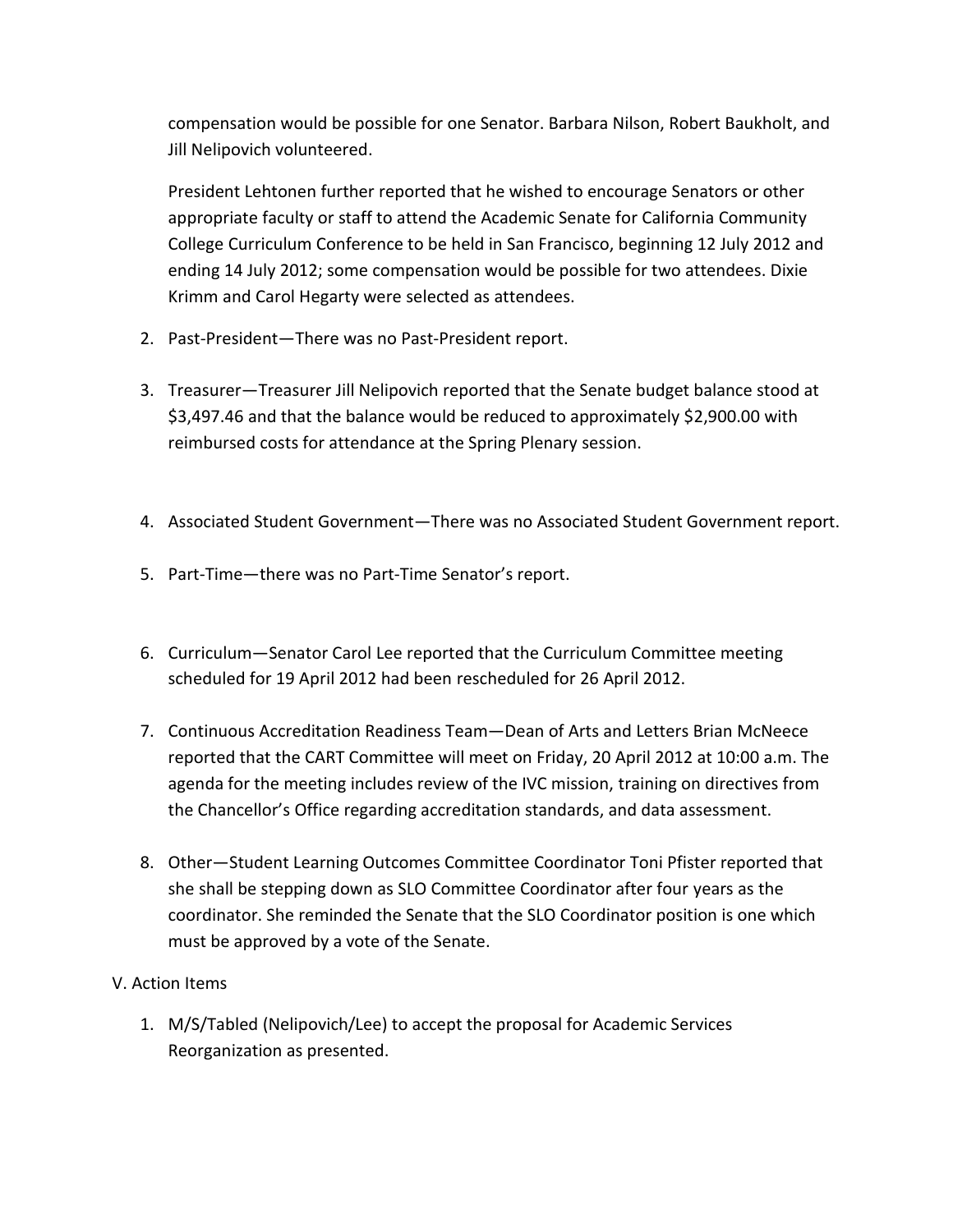The motion was tabled following extensive discussion. President Lehtonen called a special meeting of the Senate for Wednesday, 25 April 2012 to revisit this item.

### VI. Information Items

- 1. Senate Executive Committee and Curriculum Chair for 2012-2013—President Lehtonen announced that the Senate By Laws necessitate that the Senate elect the Senate Executive Committee positions of Vice-president, Secretary, and Treasurer as well as the position of Curriculum Committee Chair at the last regularly scheduled meeting of the academic year which shall be the next regularly scheduled meeting, Wednesday, 2 May 2012. He further stated that the announcement of SLO Committee Coordinator Pfister of her intent to step down as said coordinator would necessitate election of a SLO coordinator for 2012-2013 and that the election of that position would also be held at the aforementioned meeting of 2 May 2012.
- 2. Rafael Santos Award—Secretary Frank Rapp reported that while he had received four nominations for the Rafael Santos Award for Teaching Excellence, one of the nominees had previously received the award, and thus the committee would be considering the remaining three nominees only.
- 3. Senate Fund raiser Update—Secretary Rapp deferred to Treasurer Nelipovich who reported that tickets to the event had been printed and that she would be distributing tickets to each Senator.
- 4. Flex Update—Secretary Rapp stated that he did not have a Flex Committee update at this time.
- 5. Evaluation of Administrators Update—Secretary Rapp informed the Senate that he had been unable to locate the previous form which had been used to evaluate IVC administrators. He further stated that he had discovered a document published by the Academic Senate for California Community Colleges entitled "Toward a Model Academic Administrator Evaluation Policy" which could be very useful in the redevelopment of a procedure for Senate oversight of IVC administrator evaluations. Dean of Enrollment Services Jan Magno magnanimously offered to provide Secretary Rapp with a copy of a completed evaluation form which she had received in the past so that the Senate could have a copy of the form.